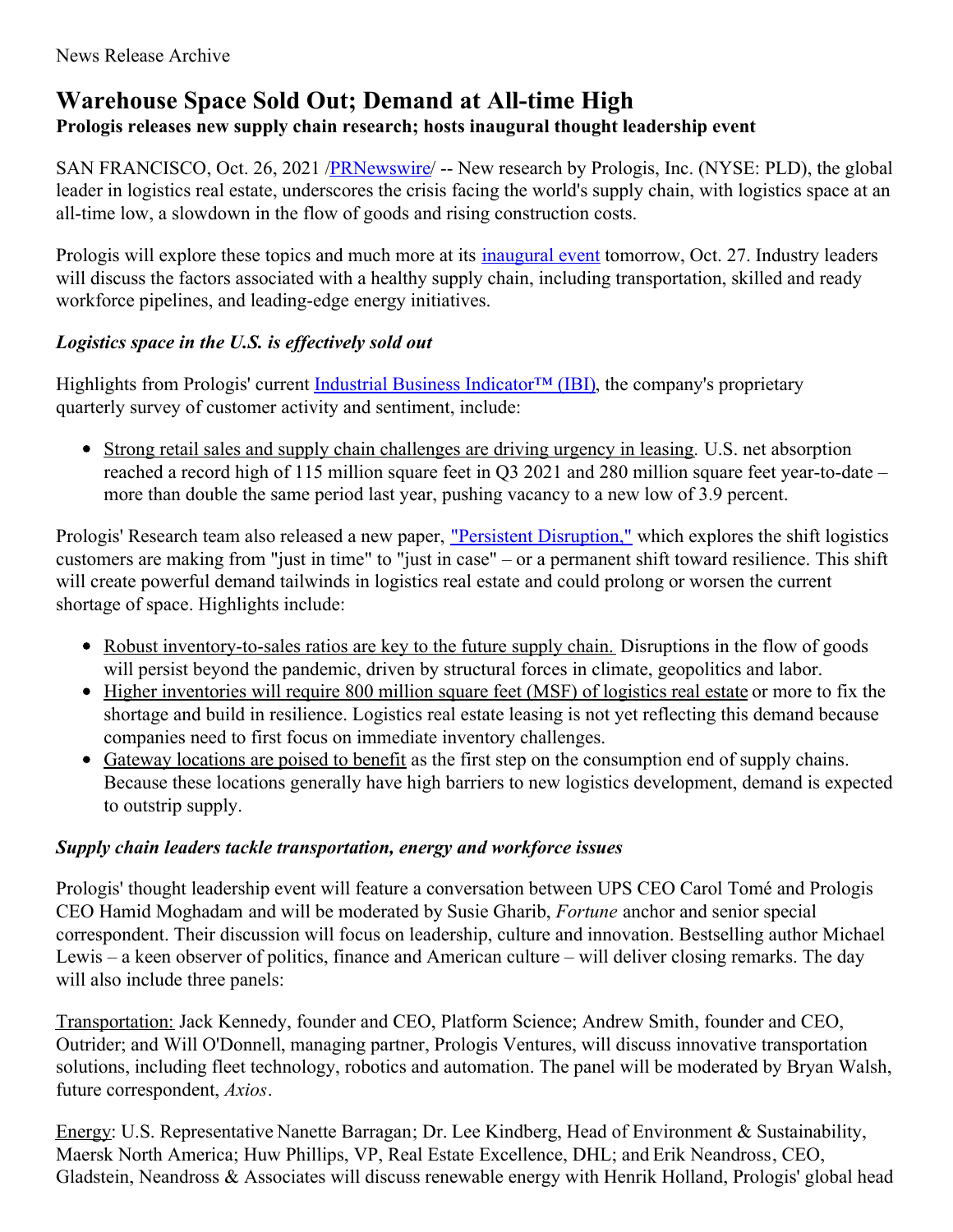of EV Charging.

Workforce: Maria Flynn, CEO, Jobs for the Future (JFF), and Andy Van Kleunen, CEO, National Skills Coalition, will explore solutions to the current workforce shortage with Tyler Gray, EVP global editorial for Edelman and former *Fast Company* senior editor.

The full agenda is available at [https://www.prologis.events/](https://c212.net/c/link/?t=0&l=en&o=3335463-1&h=1130241741&u=https%3A%2F%2Fwww.prologis.events%2F&a=https%3A%2F%2Fwww.prologis.events%2F).

### **ABOUT PROLOGIS**

Prologis, Inc. is the global leader in logistics real estate with a focus on high-barrier, high-growth markets. As of September 30, 2021, the company owned or had investments in, on a wholly owned basis or through co-investment ventures, properties and development projects expected to total approximately 994 million square feet (92 million square meters) in 19 countries. Prologis leases modern logistics facilities to a diverse base of approximately 5,500 customers principally across two major categories: business-to-business and retail/online fulfillment.

## **FORWARD-LOOKING STATEMENTS**

The statements in this document that are not historical facts are forward-looking statements within the meaning of Section 27A of the Securities Act of 1933, as amended, and Section 21E of the Securities Exchange Act of 1934, as amended. These forward-looking statements are based on current expectations, estimates and projections about the industry and markets in which we operate as well as management's beliefs and assumptions. Such statements involve uncertainties that could significantly impact our financial results. Words such as "expects," "anticipates," "intends," "plans," "believes," "seeks," and "estimates," including variations of such words and similar expressions, are intended to identify such forward-looking statements, which generally are not historical in nature. All statements that address operating performance, events or developments that we expect or anticipate will occur in the future — including statements relating to rent and occupancy growth, development activity, contribution and disposition activity, general conditions in the geographic areas where we operate, our debt, capital structure and financial position, our ability to form new co-investment ventures and the availability of capital in existing or new co-investment ventures are forward-looking statements. These statements are not guarantees of future performance and involve certain risks, uncertainties and assumptions that are difficult to predict. Although we believe the expectations reflected in any forward-looking statements are based on reasonable assumptions, we can give no assurance that our expectations will be attained and, therefore, actual outcomes and results may differ materially from what is expressed or forecasted in such forward-looking statements. Some of the factors that may affect outcomes and results include, but are not limited to: (i) national, international, regional and local economic and political climates; (ii) changes in global financial markets, interest rates and foreign currency exchange rates; (iii) increased or unanticipated competition for our properties; (iv) risks associated with acquisitions, dispositions and development of properties; (v) maintenance of real estate investment trust status, tax structuring and changes in income tax laws and rates; (vi) availability of financing and capital, the levels of debt that we maintain and our credit ratings; (vii) risks related to our investments in our co-investment ventures, including our ability to establish new co-investment ventures; (viii) risks of doing business internationally, including currency risks; (ix) environmental uncertainties, including risks of natural disasters; (x) risks related to the current coronavirus pandemic; and (xi) those additional factors discussed in reports filed with the Securities and Exchange Commission by us under the heading "Risk Factors." We undertake no duty to update any forward-looking statements appearing in this document except as may be required by law.